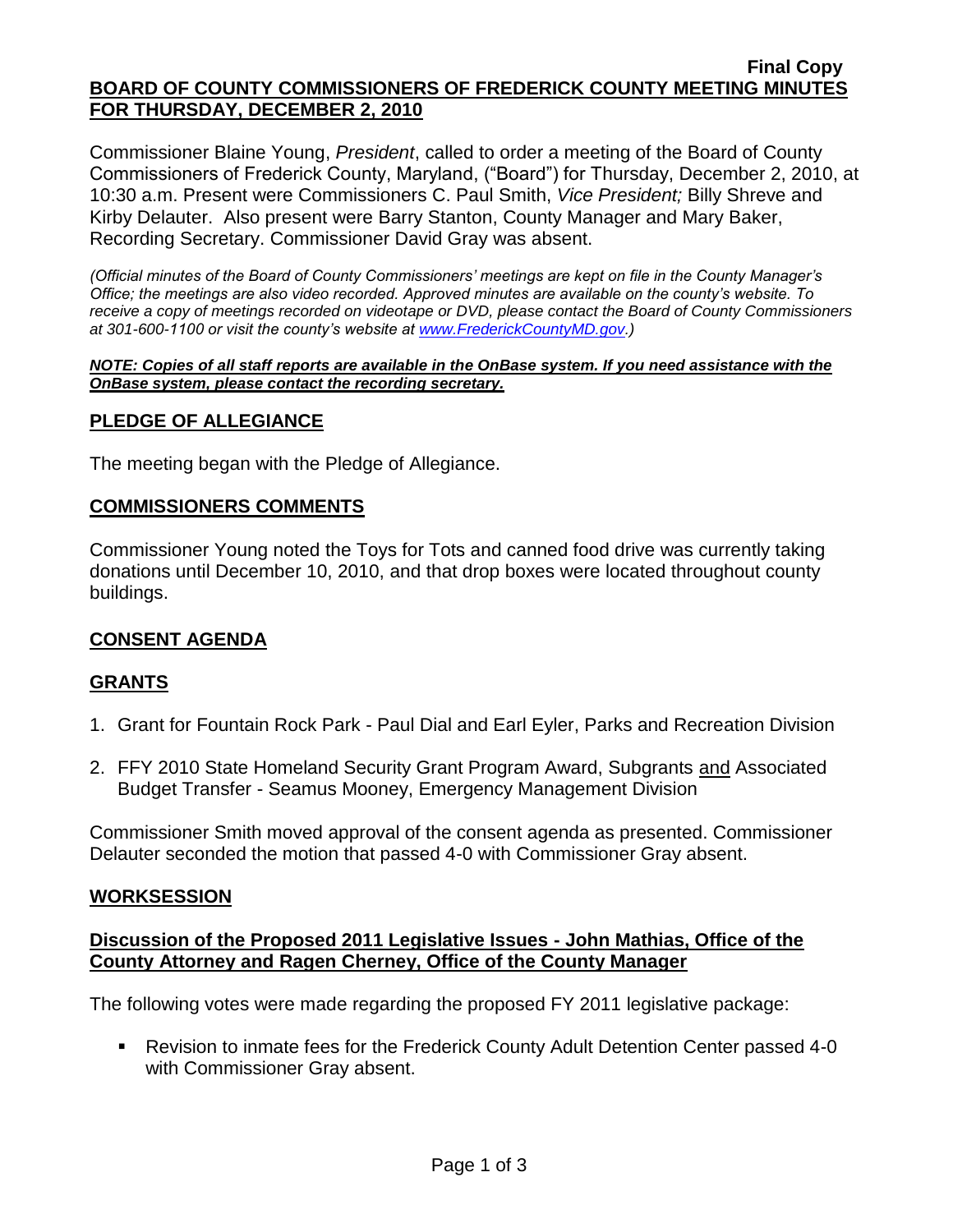### **Final Copy BOARD OF COUNTY COMMISSIONERS OF FREDERICK COUNTY MEETING MINUTES FOR THURSDAY, DECEMBER 2, 2010**

- Count of students whose lawful presence within the United States cannot be reasonably documented passed 4-0 with Commissioner Gray absent.
- Granting authority to the Sheriff of Frederick County to issue right to carry firearm permit passed 4-0 with Commissioner Gray opposed.
- **EXECOLLECTIVE COLLECTIVE Dargaining for Frederick County Sheriff's Deputies to include the Board with** the Frederick County Sheriff passed 4-0 with Commissioner Gray absent.
- Allowing the use of golf carts over the roadways within the Linganore Planned Unit Development failed 0-4 with Commissioners Young, Smith, Shreve and Delauter opposed and Commissioner Gray absent.
- Increase to the annual amount of gaming permits issued for raffles passed 4-0 with Commissioner Gray absent.
- Repeal on the use of roadways for charitable solicitations passed 4-0 with Commissioner Gray absent.
- Cooperative enforcement of federal immigration laws throughout Maryland passed 4-0 with Commissioner Gray absent.
- Constitutional amendment to prohibit economic development takings passed 3-1 with Commissioner Smith opposed and Commissioner Gray absent.
- **Compensation for diminution in property value attribute to down zoning and** establishment of local Property Value Assessment Board failed 0-4 with Commissioners Young, Smith, Shreve and Delauter opposed and Commissioner Gray absent.
- Compensation to the Treasurer of Frederick County for increase in property value from a rezoning request failed 0-4 with Commissioners Young, Smith, Shreve and Delauter opposed and Commissioner Gray absent.
- Use of electronic tolls to fund roadway improvements failed 0-4 with Commissioners Young, Smith, Shreve and Delauter opposed and Commissioner Gray absent.
- Board of Elections Membership passed 4-0 with Commissioner Gray absent.
- **Requiring Frederick County Government to abide by specific regulations and** ordinances prior to the placement of a solid waste system failed 0-4 with Commissioners Young, Smith, Shreve and Delauter opposed and Commissioner Gray absent.
- **Increase in the marriage license fees was withdrawn.**
- Mandatory beverage container deposit/return system failed 0-4 with Commissioners Young, Smith, Shreve and Delauter opposed and Commissioner Gray absent.
- Reduced state property tax for agricultural land failed 1-3 with Commissioners Smith, Shreve and Delauter opposed and Commissioner Gray absent.
- **Increase in liquor license application fees and request for processing fees failed 0-4** with Commissioners Young, Smith, Shreve and Delauter opposed and Commissioner Gray absent.
- Reinstatement of highway user revenues to local governments passed 4-0 with Commissioner Gray absent.
- Authorization for the Frederick County Board of Education in consultation with local law enforcement to place monitoring cameras on county school buses passed 4-0 with Commissioner Gray absent.